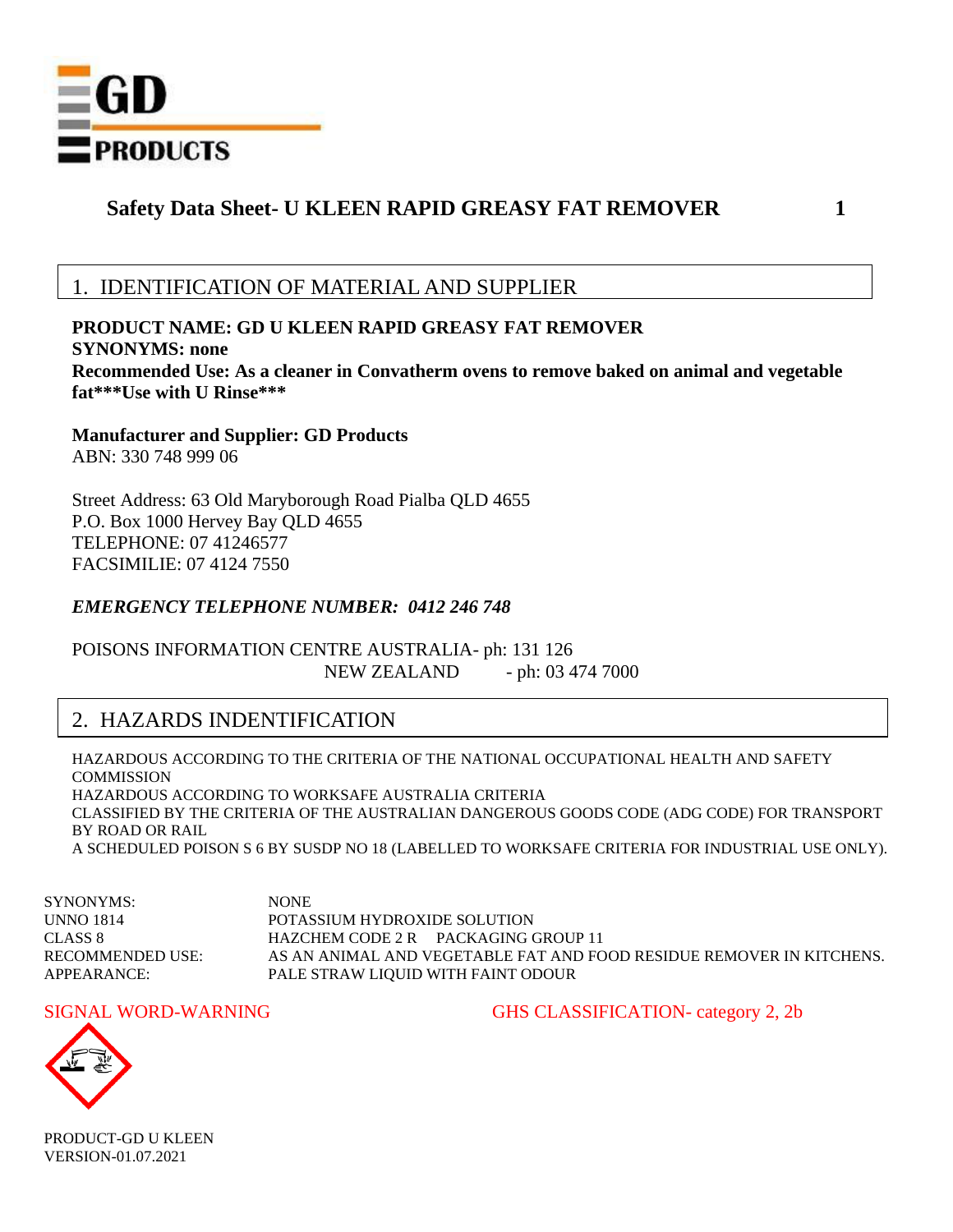

## 3. COMPOSITION/INFORMATION ON INGREDIENTS

**CHEMICAL ENTITY CAS NO PROPORTION W/V% POTASSIUM HYDROXIDE 1310-58-3 10 - 30\$**

The balance of the ingredients including water are considered non hazardous. Proportion (% weight per volume): V HIGH >60, HIGH 31-30, MED 10-30, LOW 1-9, V LOW<1. All ingredients listed in AICS.

| Approved Criteria classification | Hazardous                       |
|----------------------------------|---------------------------------|
| <b>Correct Shipping Name</b>     | POTASSIUM HYDROXIDE SOLUTION    |
| <b>ADG</b> Classification        | <b>CORROSIVE LIQUID CLASS 8</b> |
| <b>UNNO</b>                      | 1814                            |
| Colour                           | PALE STRAW                      |
| <b>Physical Description</b>      | Mobile Liquid                   |
| Odour                            | Mild Odour                      |

## **4. FIRST AID MEASURES**

| Ingestion:           | Corrosive to mouth, throat and digestive.                                                    |  |
|----------------------|----------------------------------------------------------------------------------------------|--|
| Eye Contact:         | Corrosive to eyes.                                                                           |  |
| <b>Skin Contact:</b> | Prolonged or repeated skin contact must be avoided. If soreness occurs, wash hands with      |  |
|                      | soap and water. Check to see that protective gear gloves are functioning without leaks. Seek |  |
|                      | medical assistance if symptoms persist                                                       |  |
| Inhalation:          | Mists or aerosols must not be inhaled.                                                       |  |
| Long Term Effects:   | No information available for the product                                                     |  |

## **5. FIRE FIGHTING MEASURES**

Specific Hazards: Containers may burst if in fire. Keep containers cool by water spray or fog.

Fire Fighting Further Advice:

On burning may emit fumes including carbon monoxide, carbon dioxide, partially burned hydrocarbons.

Firefighters to wear self-contained breathing apparatus if risk of exposure to products of combustion.

Suitable Extinguishing Media:

If material is involved in a major fire use water fog (or if unavailable fine water spray) to keep drums cool. Use, foam, dry agent (carbon dioxide, dry chemical powder) to extinguish fires.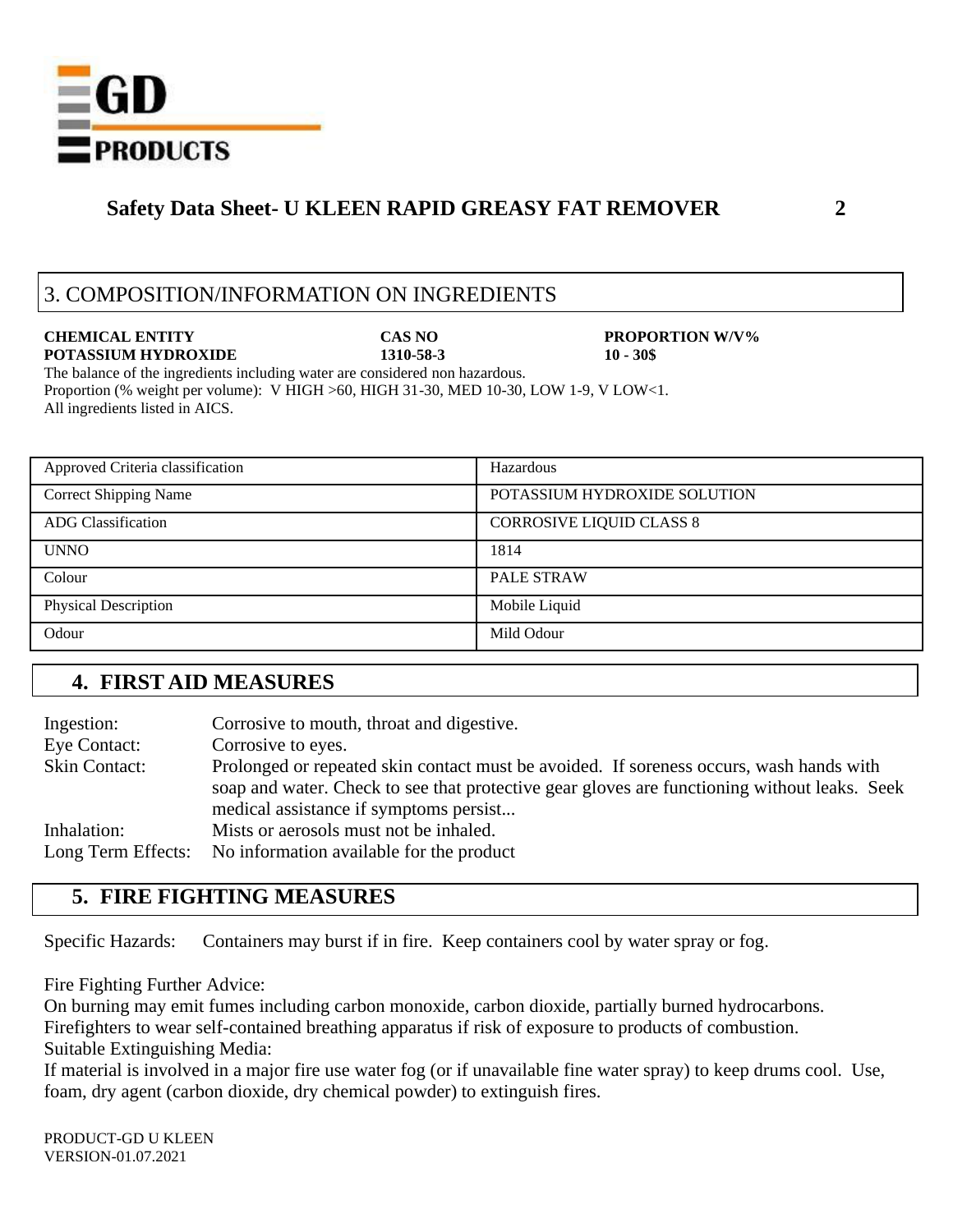

## **6. ACCIDENTAL RELEASE MEASURES**

Wear protective equipment to prevent contact with product. Contain-prevent run off into drains and waterways. Use absorbent (soil, sand or other inert material). Collect and seal in properly labelled group 11 PLASTIC containers for disposal. Wash area down with excess water. If contamination of sewers or waterways has occurred, advise local emergency services.

Poison Information Centre in each State capital city can provide additional assistance for Scheduled Poisons: Phone (Australia 131126)

| Ingestion:               | Rinse mouth with water. Do NOT induce vomiting. Seek medical assistance.                                      |
|--------------------------|---------------------------------------------------------------------------------------------------------------|
| Eye Contact:             | Irrigate with copious quantities of water for at lease 15 minutes. Eyelids to be held open.                   |
| Remove clothing if       | contaminated and wash skin. If present remove contact lenses. Transport to hospital or                        |
| medical centre if        | symptoms persist.                                                                                             |
| <b>Skin Contact:</b>     | Wash contaminated skin with plenty of soap and water. Remove contaminated clothing and                        |
| launder before re-       | use. If swelling, redness, blistering, or irritation occurs seek medical advice.                              |
| Inhalation:              | Remove victim from exposure - avoid becoming a casualty. Remove contaminated clothing                         |
| and loosen               | remaining clothing. Allow patient to assume most comfortable position and keep warm.                          |
| Keep at rest until fully | recovered. Seek medical advice if symptoms persist.                                                           |
| of the product.          | Notes to Physician: Treat symptomatically. Suggest intubation BEFORE any emesis due to the foaming properties |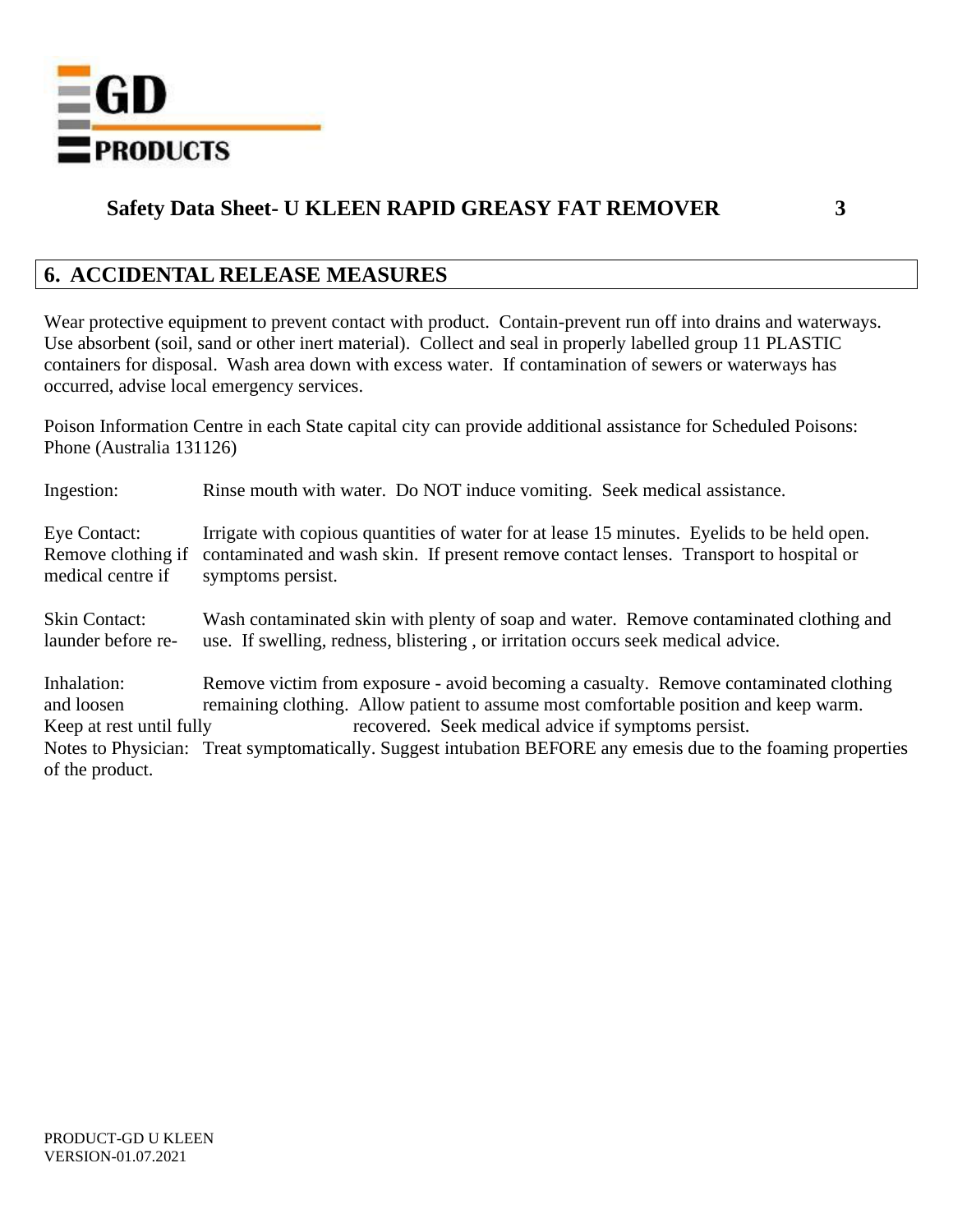

## **7. HANDLING AND STORAGE**

Storage: Store according to local, State or Federal regulations as applicable , for a corrosive liquid. Store in a cool, dry place and out of direct sunlight. Store away from foodstuffs. Keep containers closed when not in use. Handle using good industrial hygiene practices.

Hazardous according to criteria of National occupational Health and Safety commission (HOHSC). Classified by the criteria of the Australian Dangerous Goods Code (ADG Code) for transport by road or rail.

### RISK - CORROSIVE

Risk-phases: Causes severe burns. Harmful by inhalation and by skin contact. Safety-phrases:

- Keep locked up and out of reach of children.
- Avoid contact with eyes.
- In case of contact with eyes, rinse immediately with plenty of water and seek medical advice.
- Wear suitable protective clothing, gloves and eye/face protection.

## **8. EXPOSURE CONTROLS/PERSONAL PROTECTION**

National occupational exposure limits. No value assigned for this specific material by the National Occupational Health and Safety commission (NOHSC). Use TWA of 5mg/Cubic metre as a maximum. As published by the National Health and Safety Commission (NOHSC). Exposure Standard (TWA) is the time-weighted average airborne concentration over an eight hour working day, for a five day week over an entire working life. According to current knowledge these concentrations should neither impair the health of, nor cause undue discomfort to nearly all workers. These exposure standards are guides to by used in the control of occupational health hazards. All atmospheric contamination should be kept to as low a level as is workable. Exposure standards should not be used as fine dividing lines between safe and dangerous concentrations of chemicals. They are not a measure of relative toxicity.

**Engineering Measures**: Control to below quoted Exposure Standards. Use with local exhaust ventilation. Keep containers closed when not in use. Do not smoke and keep flame or sparks away while in use.

**Personal Protection Equipment**: Avoid contact. Always wash hands before smoking, eating, drinking or using the toilet. Wash contaminated clothing and other protective equipment before storage or re-use. If risk of inhalation of spray mist exists, wear combined organic vapour/particulate respirator meeting the requirements of AS/NZS 1715 and AS/NZS 1716 or provide air fed masks.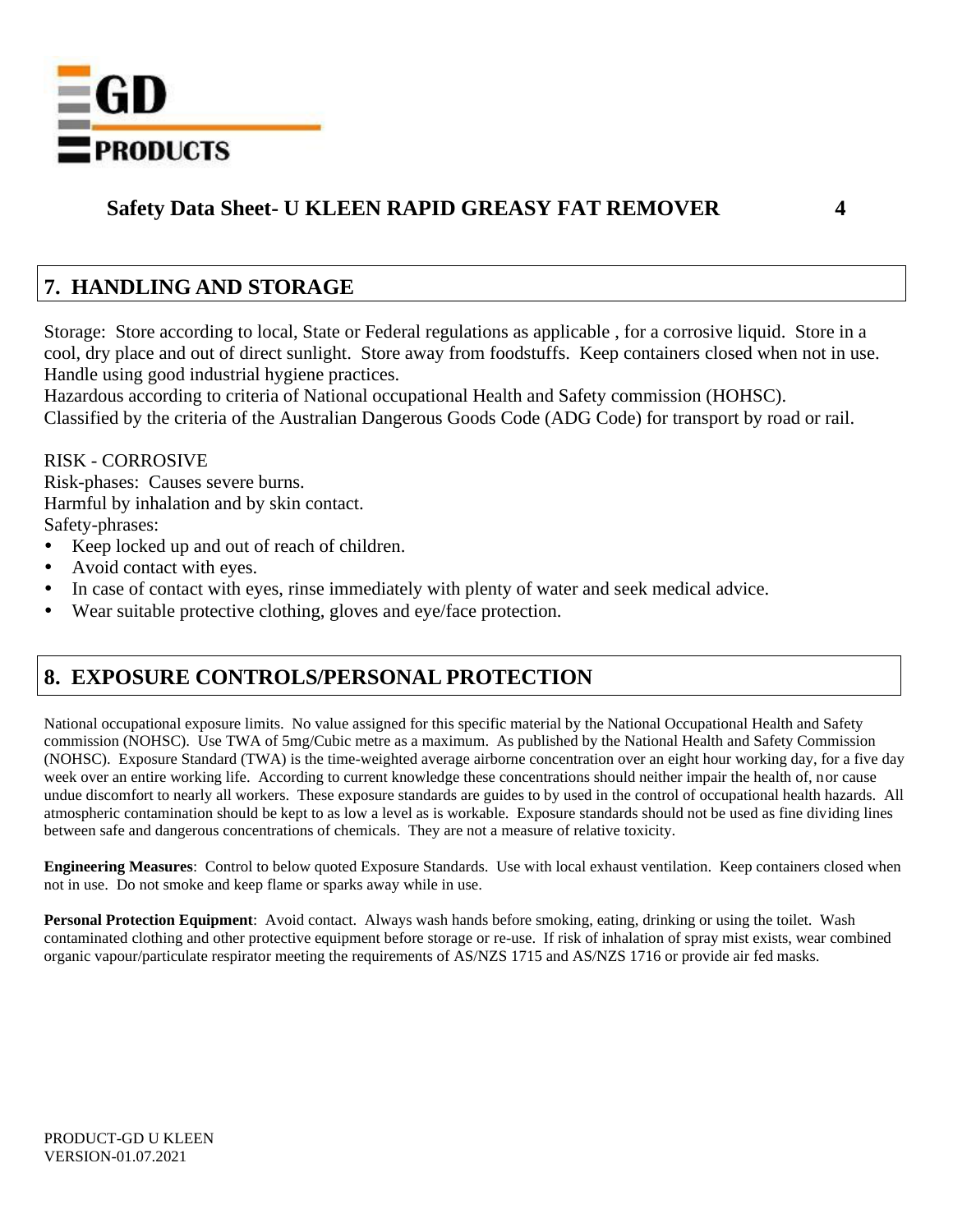

## **9. PHYSICAL AND CHEMICAL PROPERTIES**

| Form/Colour/Odour:           | Liquid, coloured Blue with faint characteristic odour. |
|------------------------------|--------------------------------------------------------|
| Solubility:                  | Completely soluble in water.                           |
| Specific gravity $(20C)$ :   | 1.1 to 1.15                                            |
| pH as supplied:              | >14                                                    |
| Melting point $(C)$ :        | Not available - well below room temperature            |
| Rel. Vapour density (air=1): | >1                                                     |
| Boiling Point (C):           | Approx 100C                                            |
| Vapour Pressure (20C)mm Hg:  | Low                                                    |
| Decomposition Point (C):     | Not available                                          |
| Flash Point $(C)$ :          | Not a flammable liquid. Not a combustible liquid.      |
| Flammability Limits (%):     | Not relevant                                           |
| Autoignition Temp $(C)$ :    | Not determined                                         |
|                              |                                                        |

## **10. STABILITY AND REACTIVITY**

Stability: Stable to 60 degrees C. Does not polymerise.

## **11. TOXICOLOGICAL INFORMATION**

Acute toxicity/Chronic toxicity. No LD50 data available for the product.

## **12. ECOLOGICAL INFORMATION**

To help protect the environment there is no added phosphates or nitrogen.

## **13. DISPOSAL CONSIDERATIONS**

Refer to State/Territory Land Waste Management Authority. Do NOT feed concentrate to sewer or septic systems. Suitable for recycling.

## **14. TRANSPORTATION INFORMATION**

Classified by the criteria of the Australian Dangerous Goods Code (ADG Code) for transport by road or rail.

| UNN <sub>0</sub> :    | 1814                         |
|-----------------------|------------------------------|
| Class:                |                              |
| Hazchem code:         | 2R                           |
| Packing group         | и                            |
| Proper Shipping Name: | POTASSIUM HYDROXIDE SOLUTION |
|                       |                              |

Segregation Dangerous Goods:

Class 5, Class 8 (acids), explosives, food, foodstuff empties and animal foods.